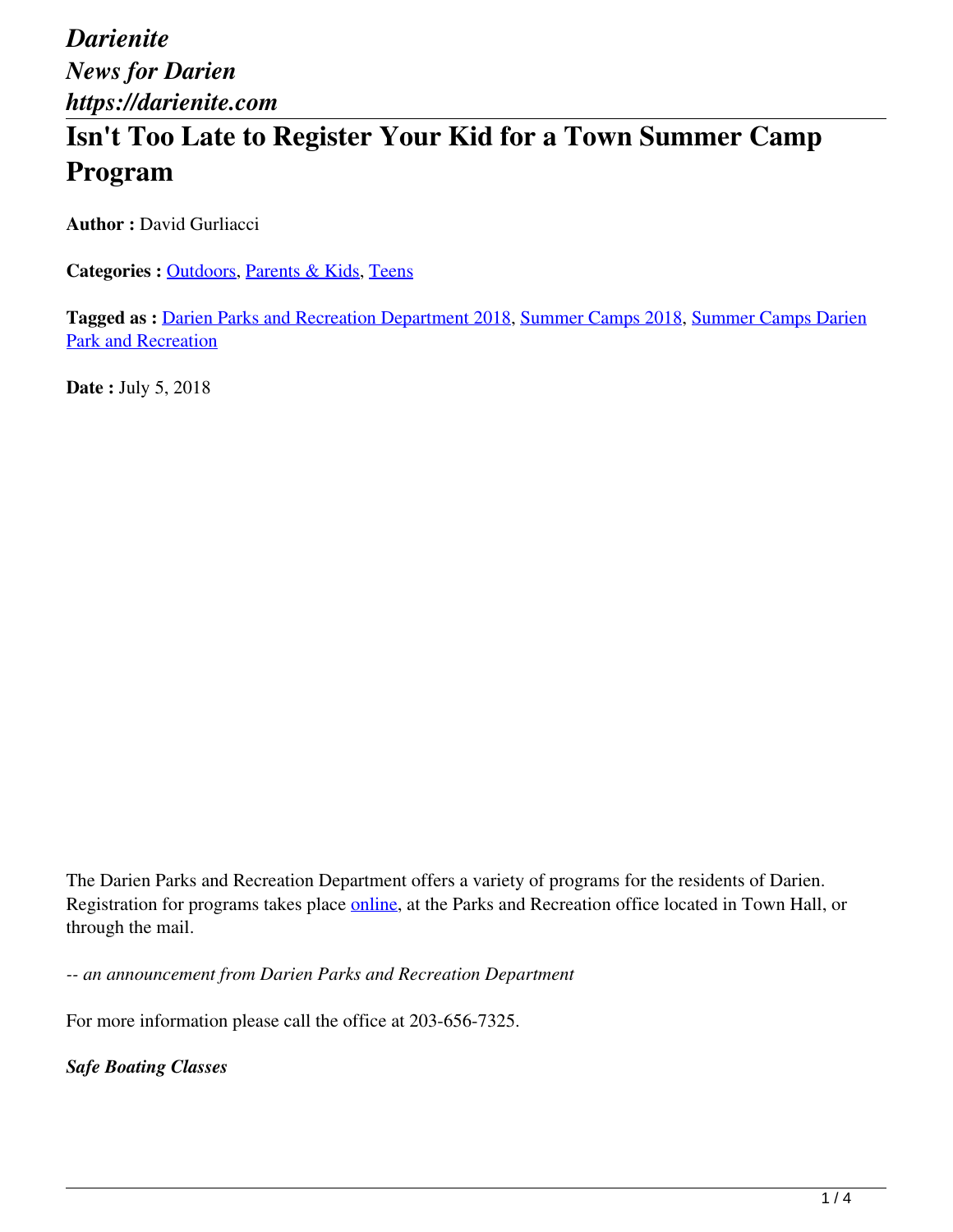## *Darienite News for Darien https://darienite.com*

Boat Safe Connecticut, LLC comes to Darien to offer this eight hour course that will meet the requirements to obtain a Connecticut Certificate of Personal Watercraft Operation with Waterski endorsement from the CT DEEP. Class will meet on Tuesday, August 7th and Thursday, August 9th from 6 - 10 PM at the Darien Town Hall. An easy to understand classroom format is designed for students age 12 and over. The fee for this program is \$90/Darien resident; \$108/non-resident. Pre-registration is required. All class materials will be provided.

#### *Youth Camps*

Blue Wave Kickers Soccer Camps – Focus of these camps will be on skill improvement and FUN! Jon Bradley, head coach of the DHS boys varsity soccer team, will direct these camps for youth ages 3 - 15. Camps will be held at the Darien Town Hall fields the weeks of July 23rd, August 6th, and 20th. Participants of these camps will receive a soccer ball and t-shirt. Please check the website for more specific ages, times, and fees.

#### *All Star FC Soccer Camps*

These camps for children ages 3 – 12 will be directed by Leigh Parsons, Darien High School's girls soccer coach.

These camps will begin with stations specifically designed to improve all aspects of a soccer player's game and end with scrimmages to practice the skills & techniques they have learned.

Camps will be held at the Darien Town Hall fields the weeks of July 16, July 30, August 13. We will also provide a three-day camp Aug. 27 to 29 for ages 5 – 8. Please check the website for more specific ages, times, and fees.

#### *New Level Tennis Camps*

Summer tennis camps are a great opportunity for participants to learn the game of tennis and have a great time. Camps meet from 9 a.m. to 12 noon at Darien High School in one-week increments starting June 25 through the week of August 20.

The fee for one week of tennis camp is \$195/Darien resident; \$234/non-resident. These camps are offered for children between the ages of  $6 - 15$  and participants will be grouped by age and level.

#### *Flag Football Camp*

Emphasis of this camp (for ages  $6 - 12$ ) is placed on rules, teamwork, and fair PLAY. Games and scrimmages occupy the majority of the camp day. Camp meets from 9 a.m. to 12 noon at Cherry Lawn Park the week of July 23.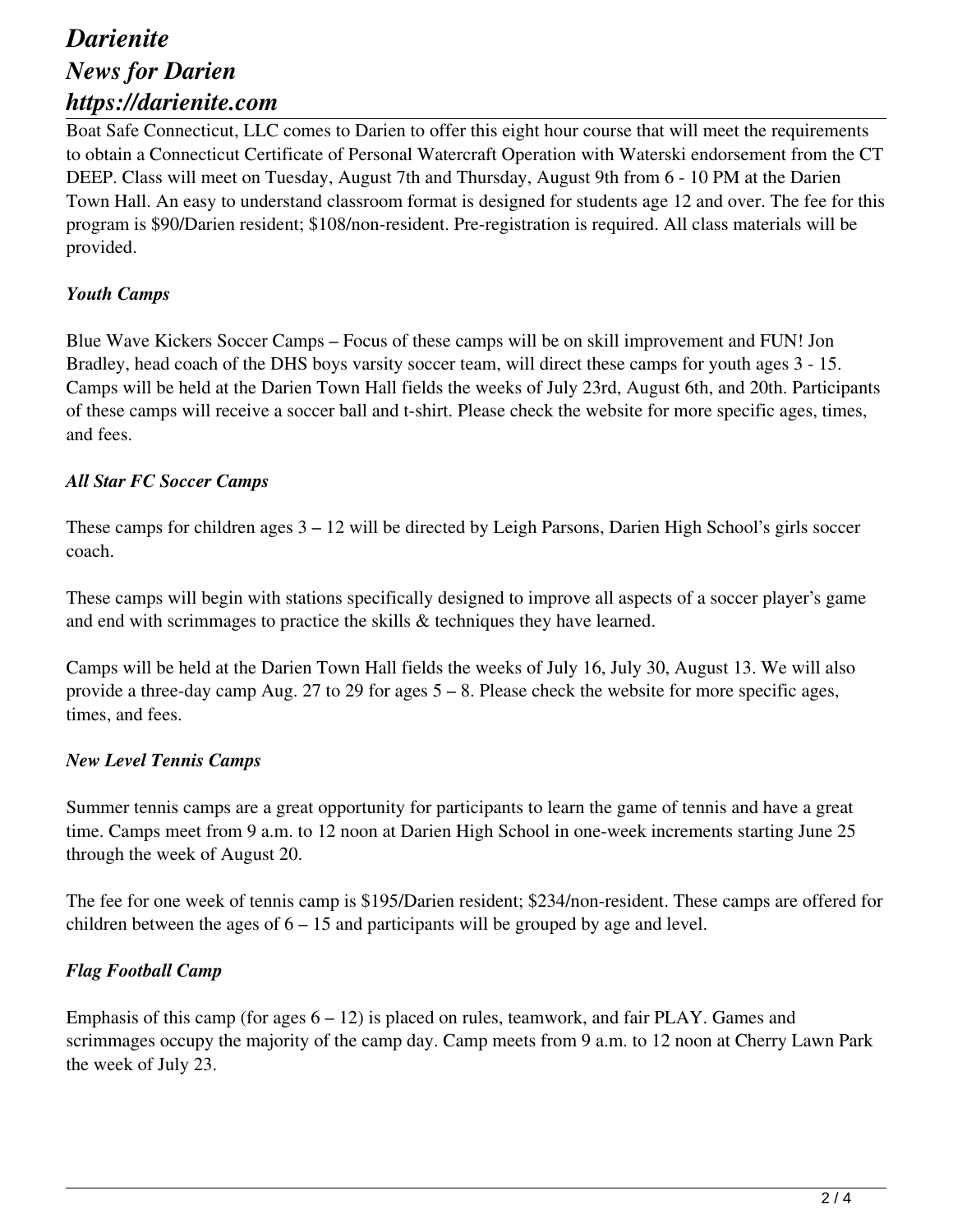### *Darienite News for Darien https://darienite.com*

The fee for one week of flag football camp is \$210/Darien resident; \$252/non-resident. This camp is offered by Overtime Athletics and is geared towards beginner football players.

#### *Future Stars Basketball Camp*

These camps, for children ages  $5 - 12$ , stresses excellence, education, practice, and discipline . . . all in a funfilled environment. Camp will meet the week of July 16th at the Darien Town Hall. Camp hours are 9 a.m. to 12 noon. The educational "Lessons of Life" program is included in this camp & each participant will receive a Future Stars jersey. The camp fee is \$180/Darien resident; \$216/non-resident.

#### *Overtime Athletics Sports Camp*

This variety sports camp for children ages 5 – 12 includes instruction in the fundamentals of traditional sports as well as utilizing Overtime Athletics signature curriculum incorporating non-traditional sports.

Camp meets from 9 a.m. to 12 noon at Darien Town Hall the weeks of July 30 and Aug. 13. The fee for this one week of camp is \$165/Darien resident; \$198/non-resident.

#### *Horsemanship Camps*